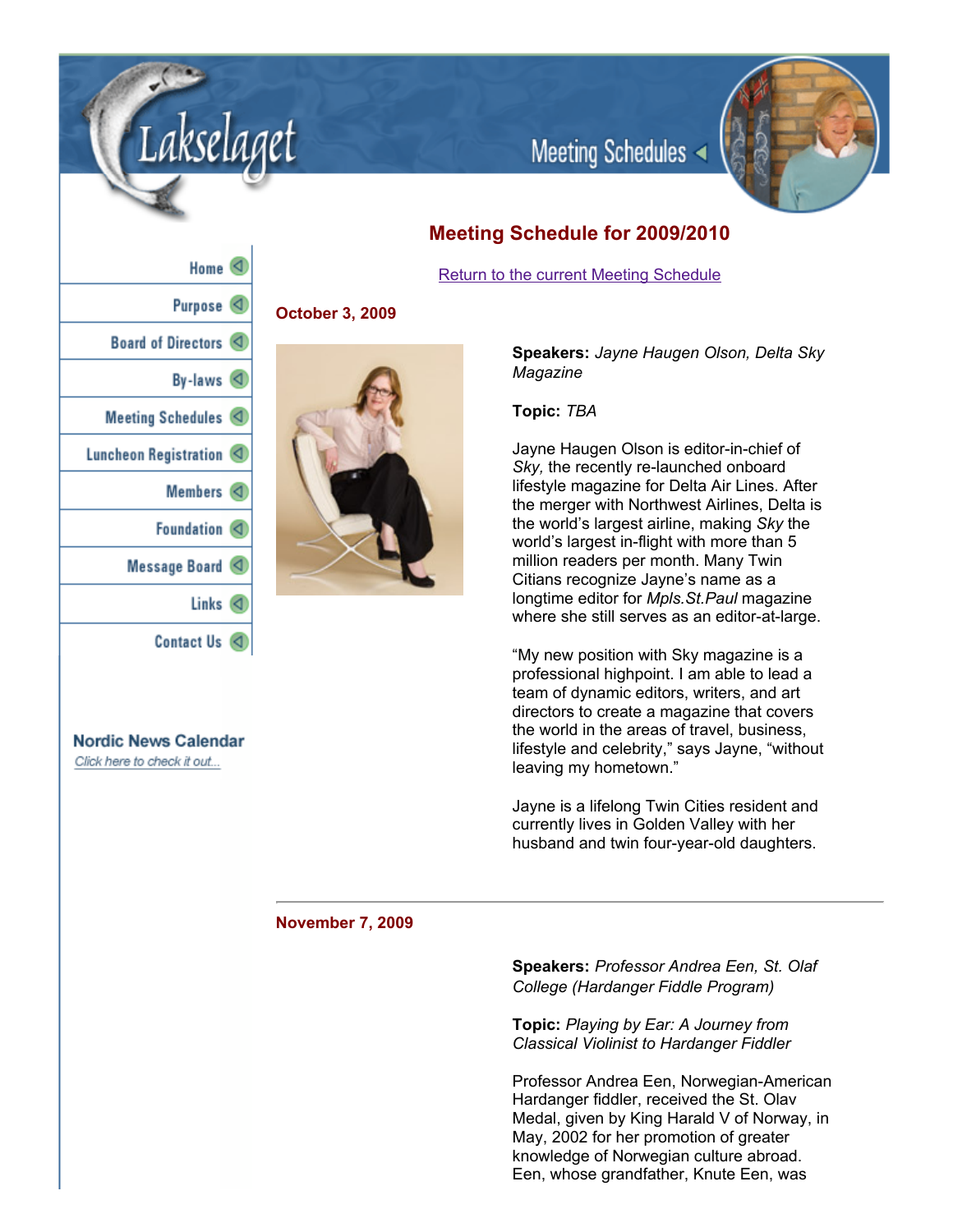

born in Voss, Norway in 1882, has studied the Hardanger fiddle, the nine-string folk violin unique to Norway, with some of the leading fiddlers in that country. In 2004 she released her solo CD, "From the Valley" (available at AndreaEen.com) which combines her original fiddle solos with traditional dances and tone poems from West Norway. Andrea Een has performed over 125 concerts on Hardanger fiddle in the U.S., Costa Rica, France and Norway and has been a featured solo performer on Norwegian television and radio and National Public Radio and PBS in the United States. In 1998, Een was named a Master Folk Artist by the Minnesota State Arts Board. She is a founding member of the Hardanger Fiddle Association of America. She holds the Doctor of Musical Arts degree in Violin Performance and Literature from the University of Illinois, Urbana-Champaign. A member of the Minnesota Opera Orchestra in residence at the Ordway Theatre in St. Paul, Andrea Een has taught Hardanger fiddle, violin and viola at St. Olaf College in Northfield, MN since 1977. Her poetry has been published in literary journals and the chapbook, "Some Days We Name It Love" (Heywood Press, 1994).

**December is our annual fundraising month. Please consider making a donation to our scholarship fund! To make this meeting more festive, consider wearing a bunad if you have one.**

#### **December 5, 2009**



## **Speaker:** *Roar Moe*

**Topic:** *The Impact of Traditional Coastal Culture in Modern Norway*

Roar Moe is the lead teacher of a nature-life and coastal history school on a far western island called "Litle Faeroy," which is located at the mouth of the Sognefjord in Norway. He lives alone on the island year round, but in the warmer months hosts student groups from 8 years - adult who set up camp to live as the coastal folks did before iPhones and electronics took over our daily lives. Group activities on the island include sailing and rowing traditional boats, fishing and cleaning nets and preparing traditional meals. Is learning to depend on one's own skills to come up with new solutions an old fashioned concept? It is often the women who embrace this type of adventure most, even in a country where "friluftsliv" is a common term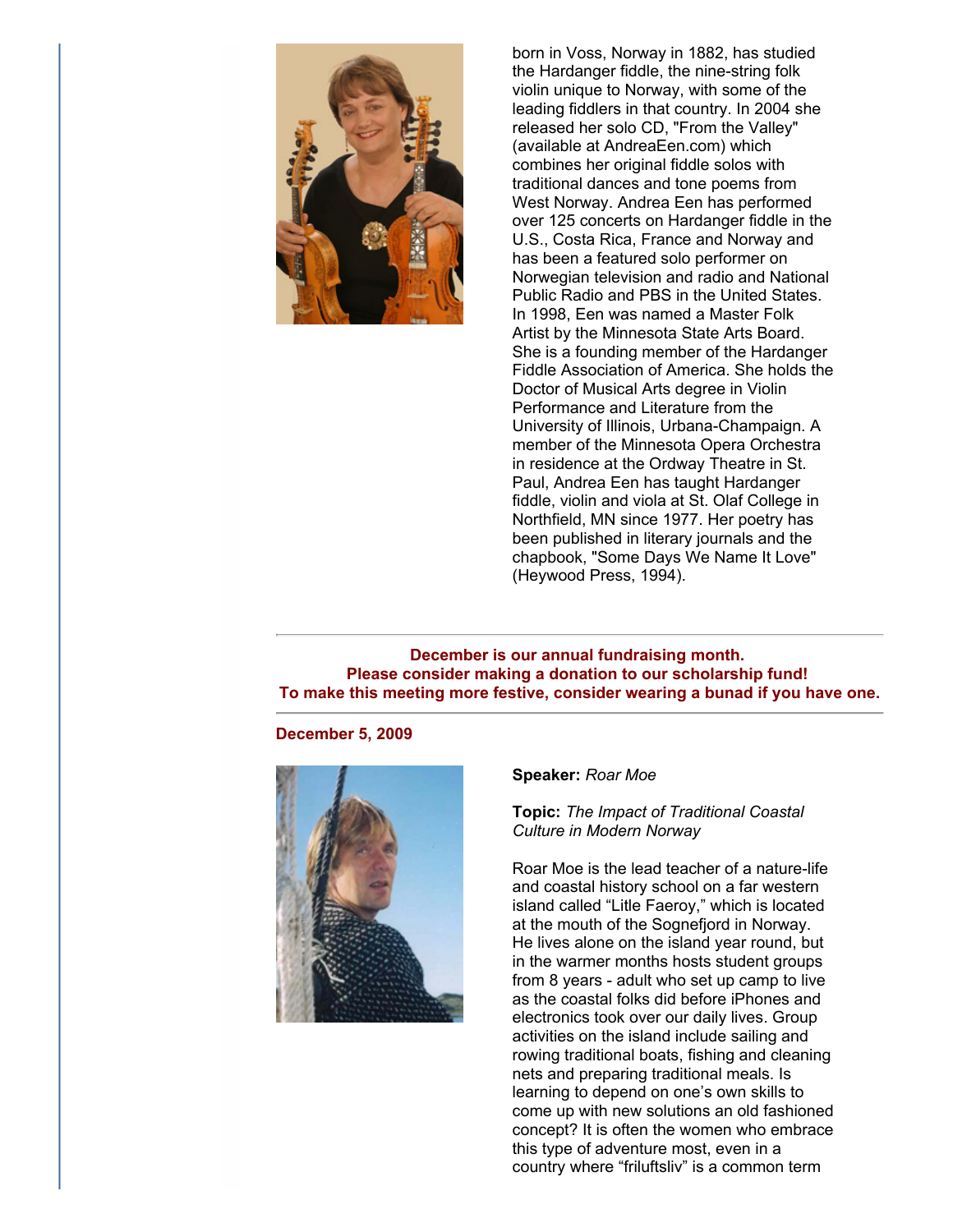and everyone wears hiking shoes or rubber boots on a regular basis.

Roar combines his coaching skills from a decade as a sports teacher at Voss Folkehøgskole, with his expertise in traditional boat building and sailing, and his passion for preserving and sharing coastal culture ("kystkulture"), which is a selfsufficient way of life based on using the best, but simplest technology of the times. Roar's teaching methods are very experiential and students quickly learn to participate fully – stretching to find new strengths they never knew they possessed. The coastal culture of Norway has always been like this – women creating the rescue service, mothers running the farm and the home while the men were off fishing. Today, young people who embrace the coastal way of life often have difficulty finding a partner who is interested in leaving the city life for this beautiful coastal lifestyle. It is not so different in the interior farming regions of the Midwest or Norway. Roar refers to his work as ¨filling old bottles with new wine¨ to give the next generation exposure to the problem-solving mindset of earlier times – a skill set they can take back into their modern lifestyles with a new set of strengths, skills and self confidence.

## **January 2, 2010**



#### **Speaker:** *Ruth Øfstedal*

## **Topic:** The Amundsen-Scott South Pole *Station: A first-hand account*

Ruth Øfstedal is one of the lucky few who have lived in an even colder and snowier place: Antarctica. She'll tell about her two austral summers at the Amundsen-Scott South Pole Station, where Norway's Roald Amundsen was the first explorer to set foot less than 100 years ago. After a brief recap of Amundsen and Scott's race to the South Pole, Ruth will primarily focus on current-day Antarctica, what draws countries to build stations there, and just what life is like at the bottom of the world.

Ruth grew up in a Norwegian-American family who celebrated Syttende Mai and enjoyed customs such as making lefse and krumkake. After a childhood in Iowa and North Dakota, Ruth studied at Concordia College in Moorhead, MN with a Humanities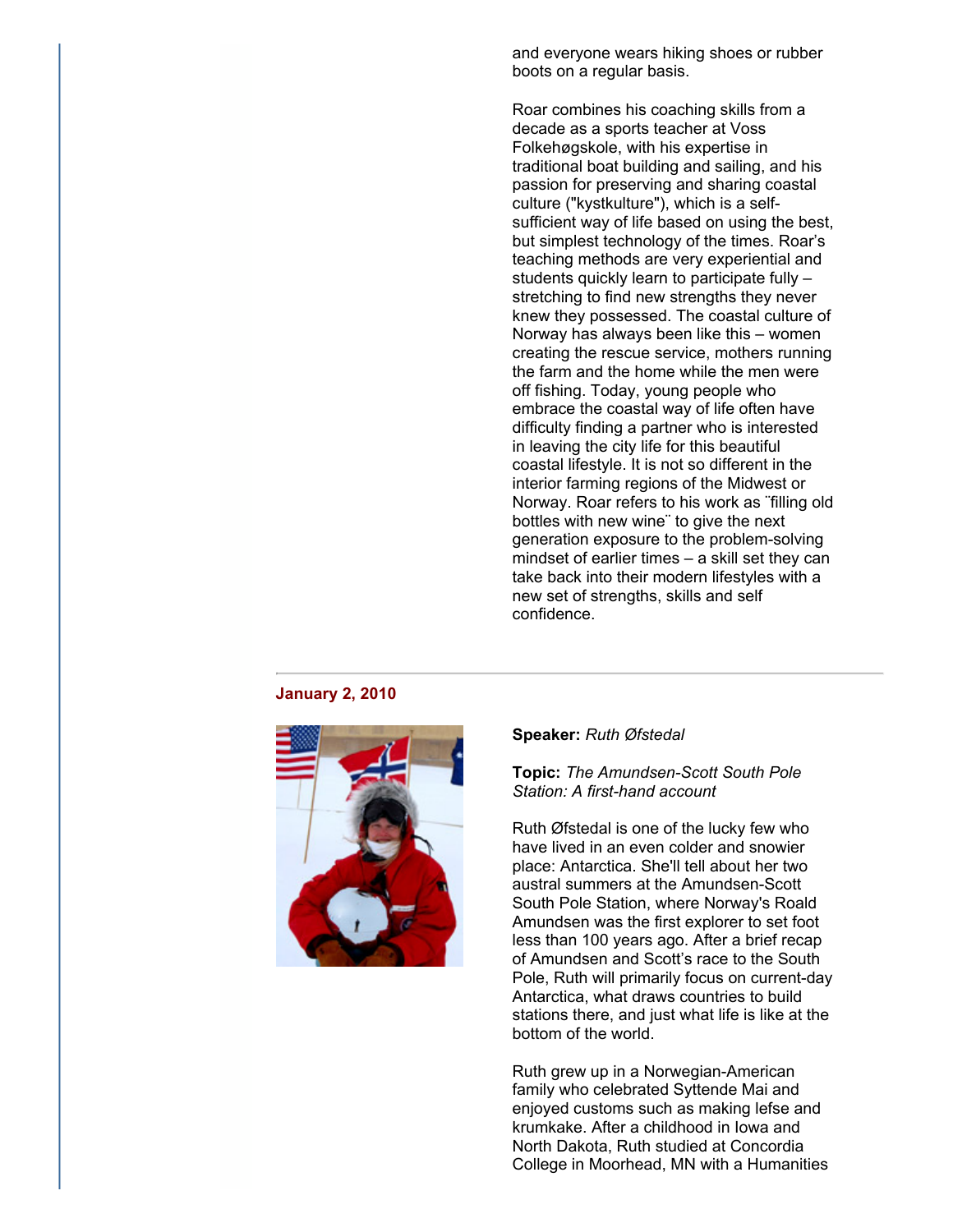major in Chinese and East Asian Studies. While in college she spent one semester studying Mandarin Chinese in Beijing (China). After earning her Bachelor of Arts degree, she deferred graduate school for one year while she worked as a Chinesespeaking flight attendant based in New York City.

She then earned her Masters in International Management from the Thunderbird School of Global Management in Phoenix, AZ. After graduation, she worked with companies including American Express and Rutherford Consulting, which entailed travel in the US, Russia, Venezuela, and the UK. She was then hired by the US Antarctic Program, which will be the topic she'll cover. Currently she lives in Minneapolis and is a project manager with a local technology firm. Aside from work, she is a passionate advocate for organic and sustainable agriculture. She is involved and volunteers with several local environmental organizations. Undoubtedly there is a connection between Ruth's environmental passion and her time in Antarctica.

#### **February 6, 2010**



#### **Speaker:** *Lois Quam*

#### **Topic:** *The New Green Economy*

Lois Quam is an internationally recognized visionary and leader on the emerging New Green Economy (NGE) and universal health care reform, and the founder and CEO of Tysvar, LLC, a newly created, privately held, Minnesota-based NGE and health care reform incubator and think tank. Named in 2006 by Fortune magazine as one of America's "50 Most Powerful Women," Ms. Quam also appears as an expert on Clean Technology and NGE in Thomas L. Friedman's recent best-seller, Hot, Flat and Crowded.

Prior to founding Tysvar in March 2009, Ms. Quam was Head of Strategic Investments, Green Economy & Health, at Piper Jaffray, a leading international Minneapolis-based investment bank.

As a native of rural southwestern Minnesota, Lois brings business leadership to areas of great national and social challenge. For nearly two decades, she focused on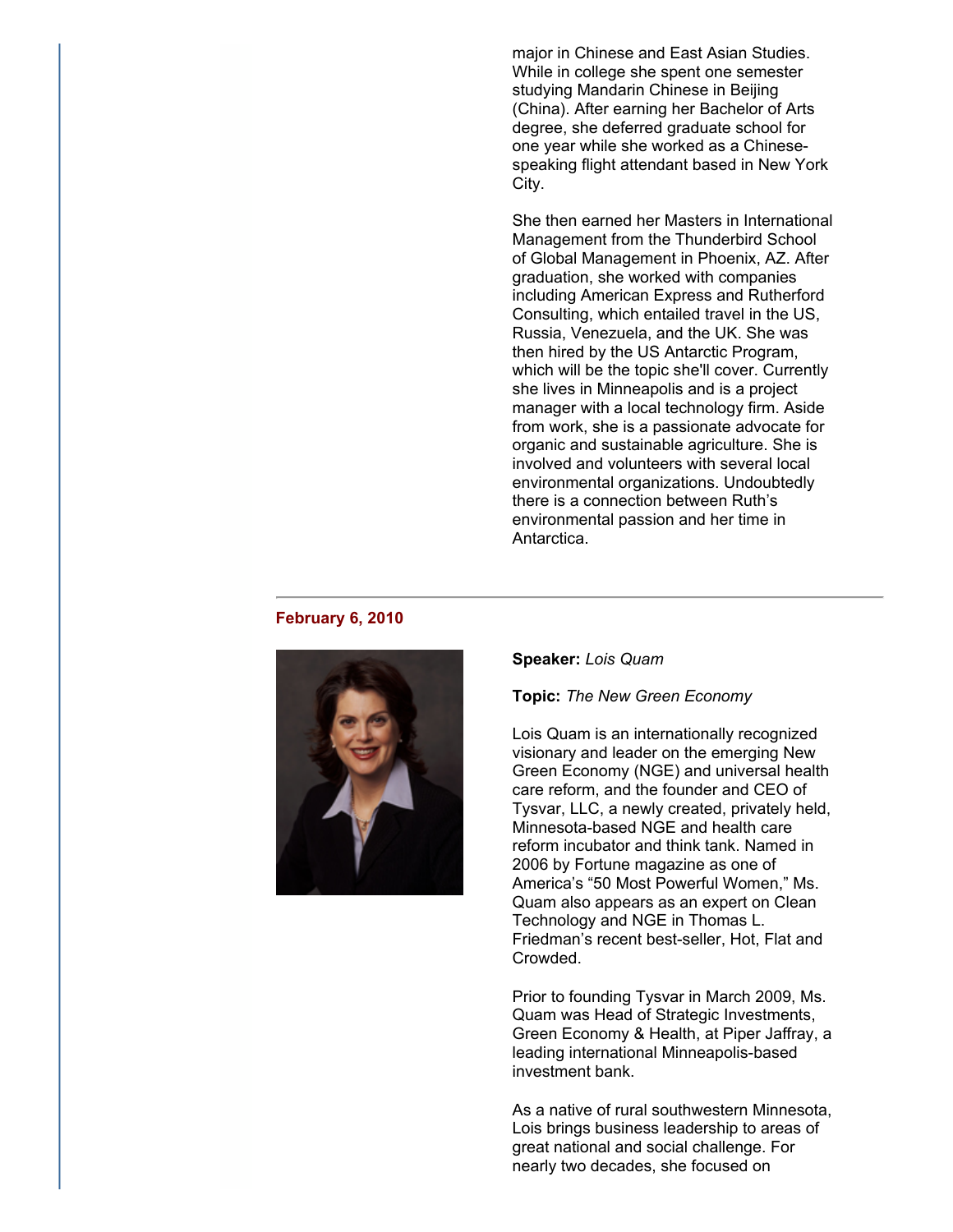improving health care access and affordability. In 2007, Quam's concern about the warming climate, led her to leave a position as a top office of a Fortune 50 company to help build the green economy.

Quam chaired the Minnesota Health Care Access Commission, which made the case for new legislation that brought health insurance to tens of thousands of Minnesotans, resulting in the lowest uninsured rate in the country. She also served as a senior advisor, with a particular focus on rural areas, to Hillary Clinton's task force on health care reform.

Attending Macalester College in St. Paul, MN, Ms. Quam graduated magna cum laude, was a member of Phi Beta Kappa, and the recipient of Macalester's Distinguished Alumni Award. As a Rhodes Scholar, Ms. Quam went on to earn a master's degree in philosophy, politics and economics at the University of Oxford in England.

Quam serves on the Board of Trustees for Macalester College and the University of Minnesota Foundation, the Board of Directors for General Mills and the National Wildlife Foundation, and the Advisory Boards for the polar explorer, Will Steger Foundation. She is trustee Emeritus of the George C. Marshall Foundation.

#### **March 6, 2010**



#### **Speakers:** *Professor Tor Dahl*

**Topic:** *Strategies for living longer and reducing stress in your life*

#### **Presentation Title:** Two Philosophies:

1. "He Who is Not Busy Being Born is Busy Dying" –Bob Dylan

2. "Live Long and Prosper"- Dr. Spock

**Tor Dahl**, President of Tor Dahl & Associates, is an economist, consultant, and adjunct professor in public health at the University of Minnesota. A Fulbright Scholar in Economics, Tor has published works on health care, economics, management, productivity, and behavioral change. He was educated at the Norwegian University School of Economics and Business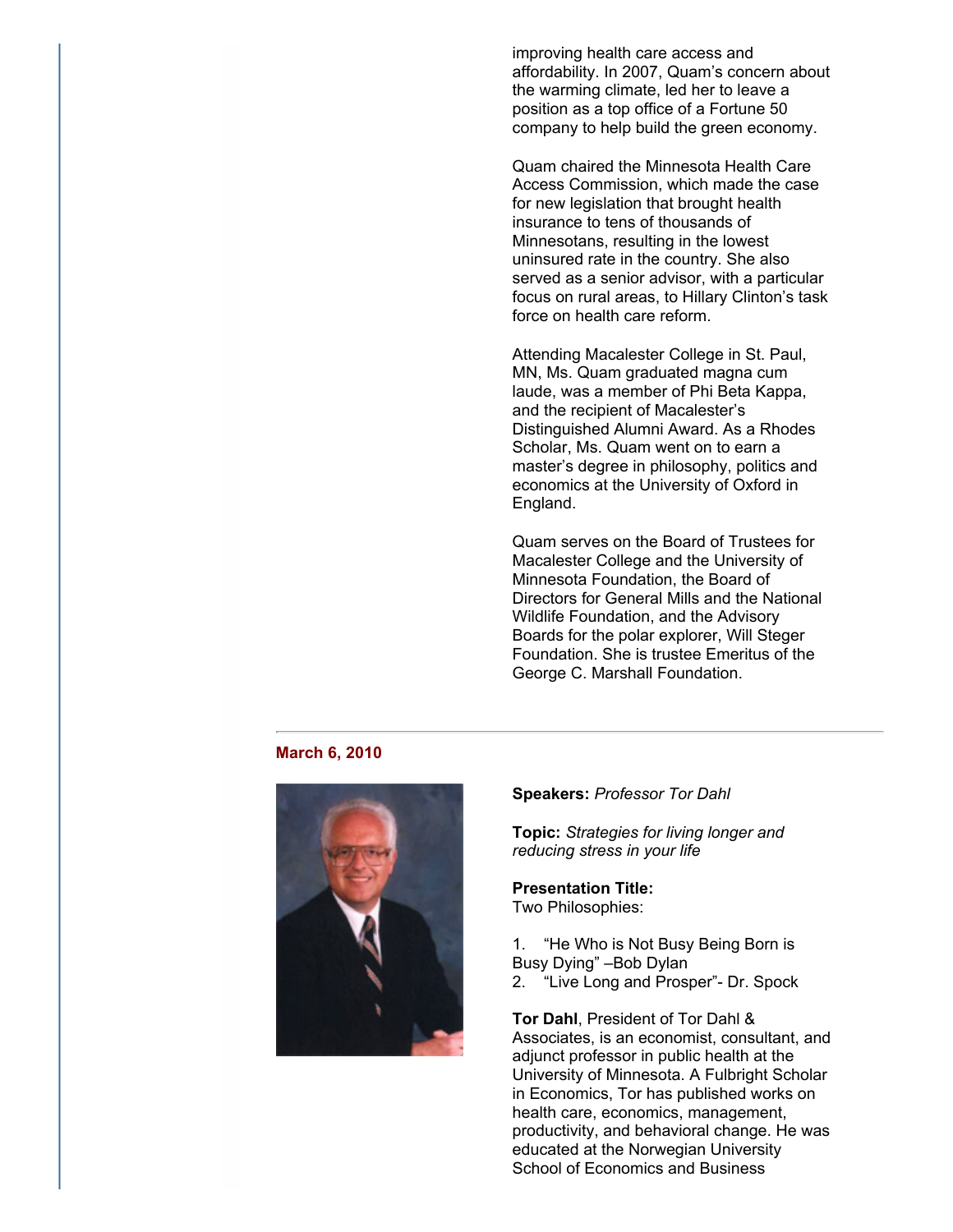Administration in Bergen, Norway, and at the University of Minnesota in Minneapolis, USA.

He has served as a consultant to a number of corporations, U.S. governmental departments, foreign governments, and universities. Tor coordinated and edited the Proceedings from the White House Conference on the Vinland National Center, which is a non-profit rehabilitation center for people with disabilities, and chaired international conferences on lifestyle and health.

He is the Chairman Emeritus of the World Confederation of Productivity Science (WCPS), and has served on a number of national and state councils and task forces. He served as the Governor's Representative on the Minnesota Coalition on Health Care Costs, and on the Blue Ribbon Task Force on State Health Priorities. He is Emeritus Board Member of the Science Museum of Minnesota and a former President of the Sons of Norway Foundation. Currently, he serves on the boards of the American Productivity and Quality Council (APQC), Vinland National Center,Tor Dahl & Associates and The Butler Foundation. He is also a member of the Leadership Group of the WCPS and writes for *Minnesota Business*, *Harstad Tidene*, *The Latin American Advisor*, The World Academy of Productivity Science Publications and journals such as *Cost Management*, and *Executive Excellence*.

Tor has been a keynote speaker or presenter at a number of national meetings of the American Hospital Association, the Society for the Advancement of Management, the World Confederation of Productivity Science, the Operations Research Society of America, the American Economics Association, the American Public Health Association, the National Science Foundation, the American Heart Association, and others.

He is also a co-founder of **Ski for Light**, the Vinland National Center, the Extensor Corporation, the Norwegian American Cultural Institute, the Minnesota Council on Productivity, and his own consulting firm— Tor Dahl & Associates.

Mr. Dahl has also been knighted by the King of Norway in recognition of his global work in the field of productivity and his contribution to Norway-America relations.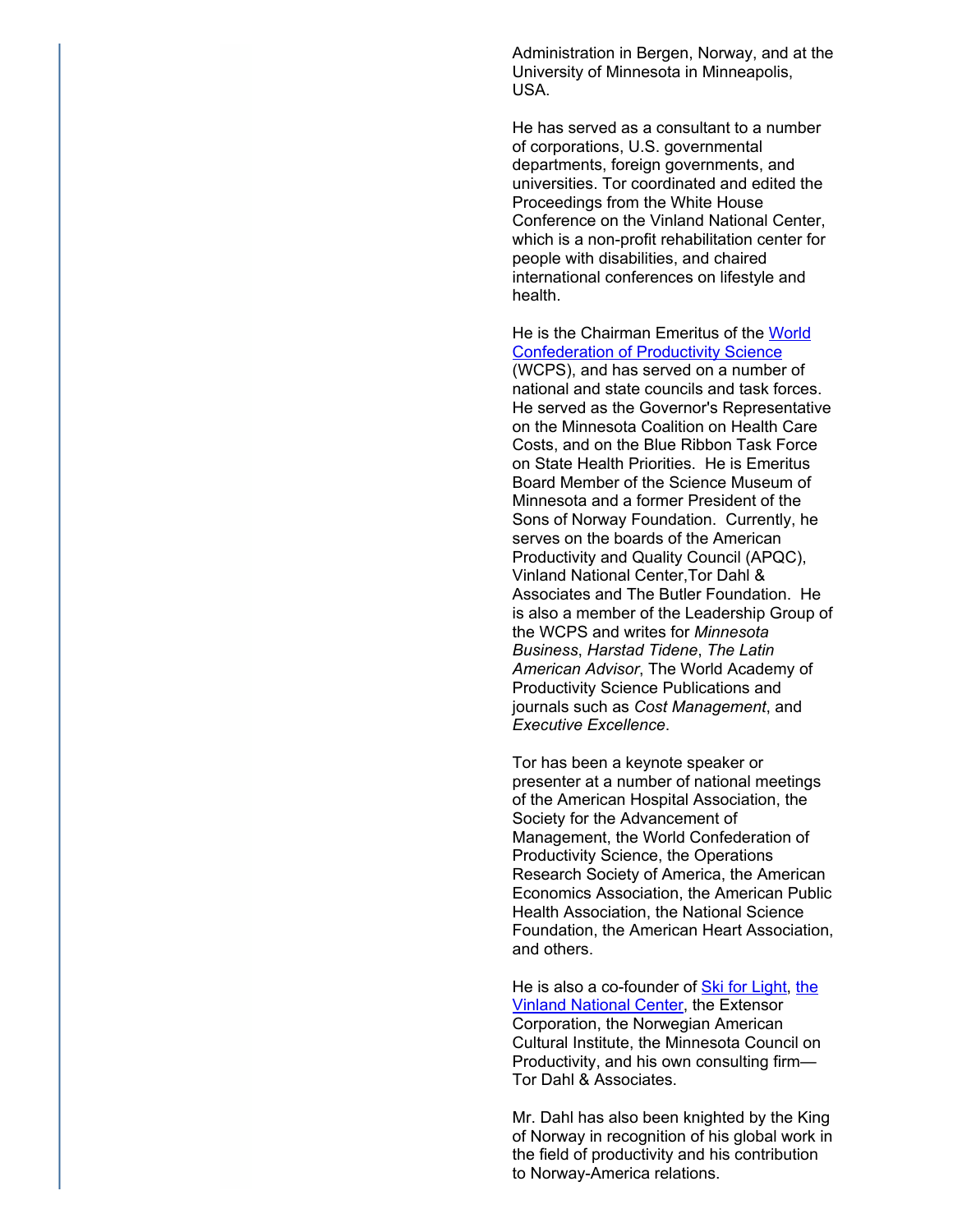## **April 3, 2010**





**Speaker:** *Elizabeth Wall Strohfus (formerly known as "Betty Wall"), World War II Pilot*

**Topic:** *Love at First Flight: One Woman's Experience As a WASP in World War II*

Delightful Liz Strohfus shares her high-flying story of service as a WASP (Women's Airforce Service Pilot) during World War II.

Growing up in Faribault, Minnesota, during the Great Depression, Liz (then known as "Betty Wall") discovered her love of flying and put her bicycle up as collateral on a loan to buy a membership in the local flying club. In 1942 Liz applied for the WASP program, an experimental, pioneering program in which women were taught to fly American military aircraft. Of some 25,000 applicants only 1,800 were accepted and of those, Liz was one of only about 1,000 to earn their wings. In addition to flying military trainers such as the PT-19, BT-13 and AT-6 at legendary Avenger Field in Texas, Liz went on to fly the B-26 Marauder and B-17 Flying Fortress bombers and P-39 Airacobra fighter.

Join us to learn about flying the planes of "the Greatest Generation"—and the many obstacles that Liz and her female comrades overcame to get into the pilot's seat. And, by the way, 60-plus years later Liz is still flying!

**May 1, 2010**

**Speaker:** *Pam Borton, Head Coach for the University of Minnesota's Womens Basketball Team*

**Topic:** *TBA*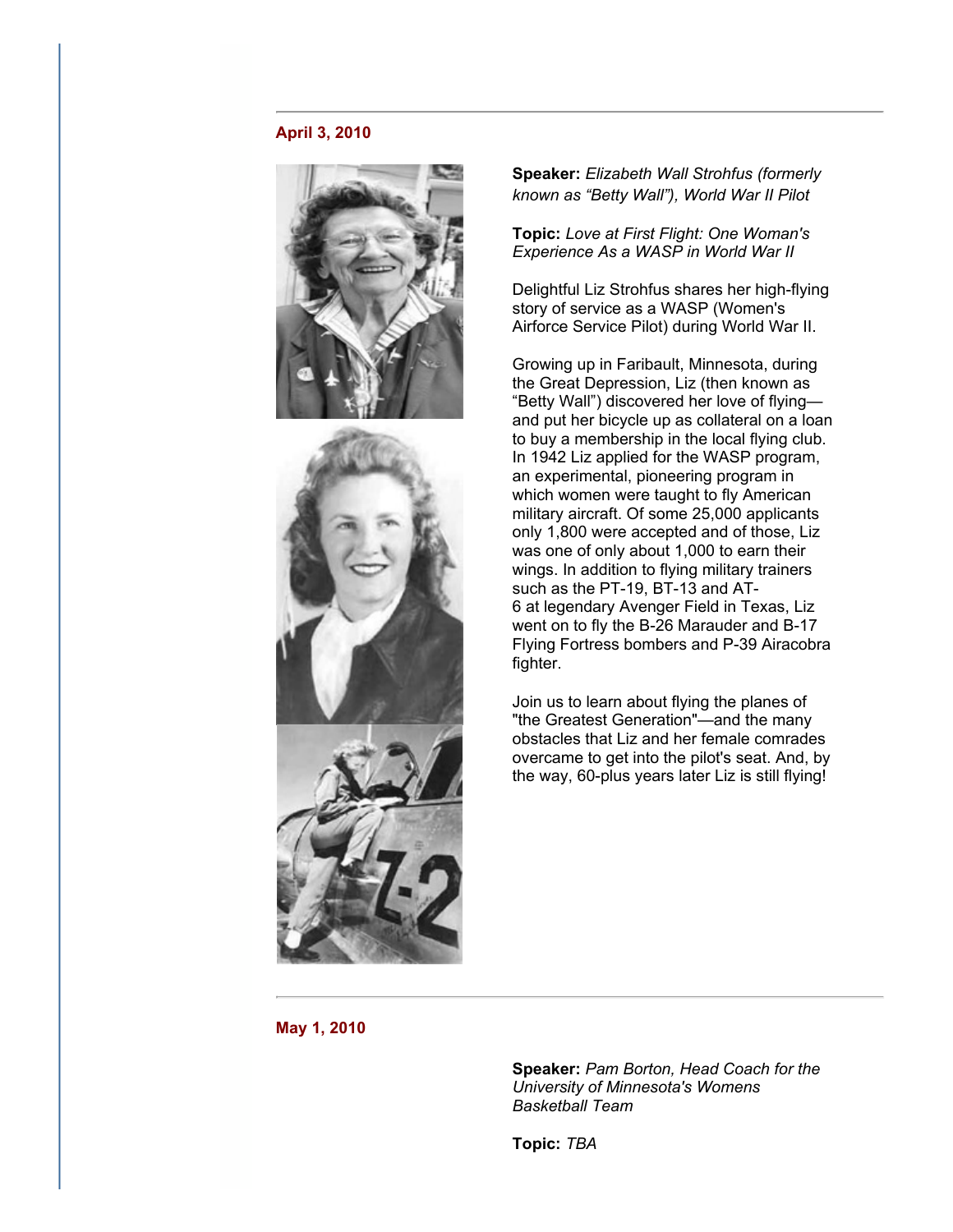

As Pam Borton heads into her eighth season at the helm of the women's basketball program at the University of Minnesota, her philosophy and system are firmly in place. Her teams have been built, and will continue to be built, on the ethic of hard work paying dividends. Borton's Golden Gophers play with a focused tenacity, the same quality these young women display in the classroom and in their everyday lives.

Athletic success on the surface breaks down to the simple wins and losses. The Golden Gopher program obviously relishes its tradition of success on the court, however to those lucky few who don the Maroon and Gold, there is so much more. One can point to postseason appearances in every season that Borton has graced the sidelines and although impressive in itself, there is still more to be proud of. A deeper look reveals signposts such as nationally ranked attendance averages and academic achievements that have the Golden Gophers building upon an accomplished, proud and lasting tradition.

In the coaching realm where 20-win seasons are significant indicators of success, Borton has averaged 20 wins over her 11 seasons as a head coach, including an average of 22 wins per season in her seven years at Minnesota. Along the way, with Borton at the reigns, Minnesota has enjoyed seasons with 25 or more wins three times, six NCAA Tournament appearances, three Sweet Sixteens, as well as a magical ride to the Final Four in 2004.

Minnesota enjoyed another 20-win season in 2008-09 compiling a 20-12 record and advancing to the Second Round of the NCAA Tournament. The season's journey was highlight by the program's first win at Ohio State and a thrilling NCAA upset at Notre Dame. Emily Fox was drafted by the Minnesota Lynx in the 2009 WNBA Draft, marking the third player in Gopher history (Lindsay Whalen, 2004; Janel McCarville, 2005) to be drafted in the league.